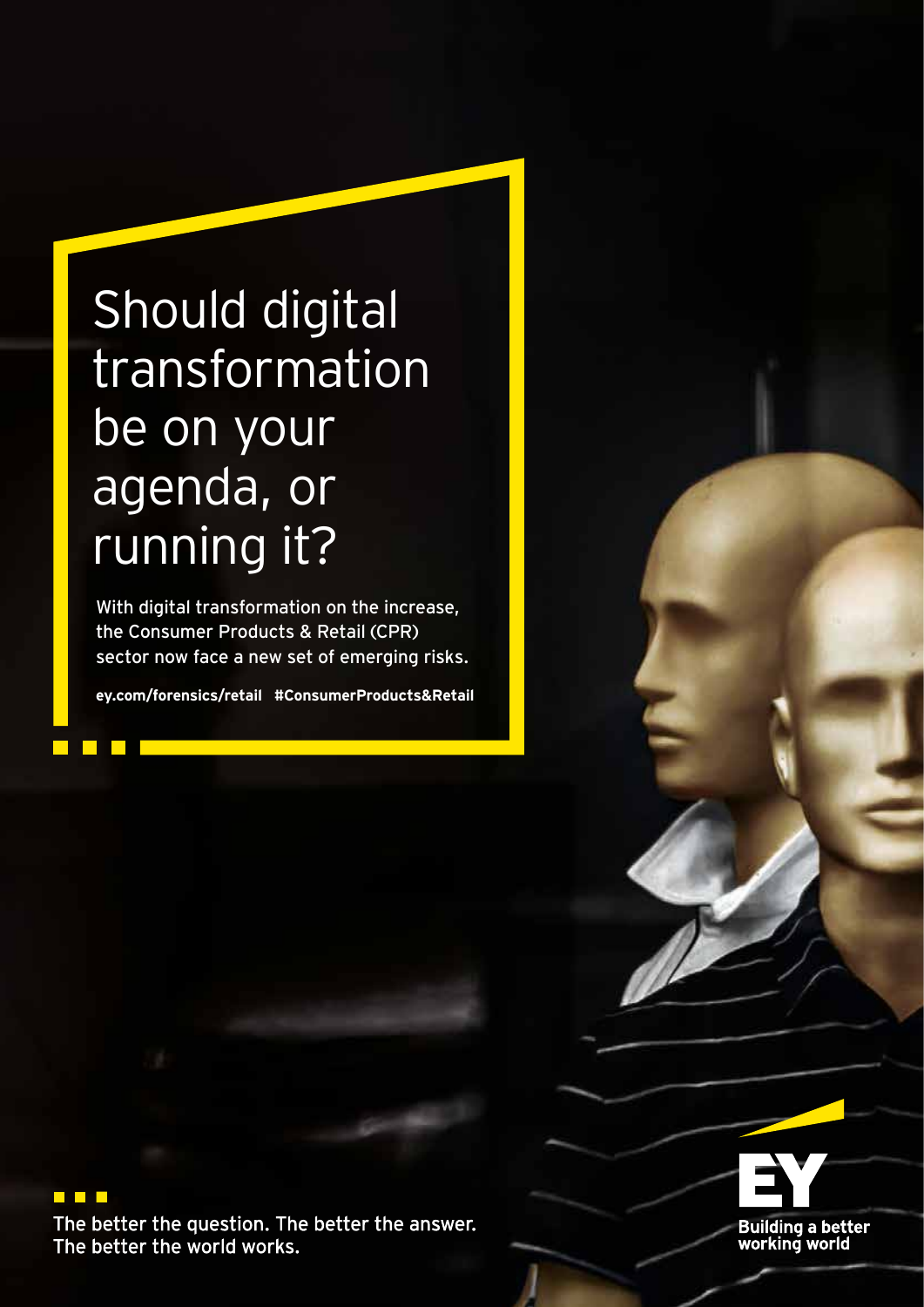# How digital transformation increases consumer and retail fraud risks

Digital transformation has swept across the Consumer Products & Retail (CPR) sector, from manufacturing process automation, to sales and distribution, and logistics and digitization of customer payments. Yet, as CPR companies adopt impressive new technologies, they also encounter new fraud risks.

This paper examines the emergent digital fraud dynamics when organizations undergo a digital transformation journey. The EY Forensics team outline ways that companies can address loopholes, tackle misconduct and put in place monitoring mechanisms to potentially preempt and mitigate fraud.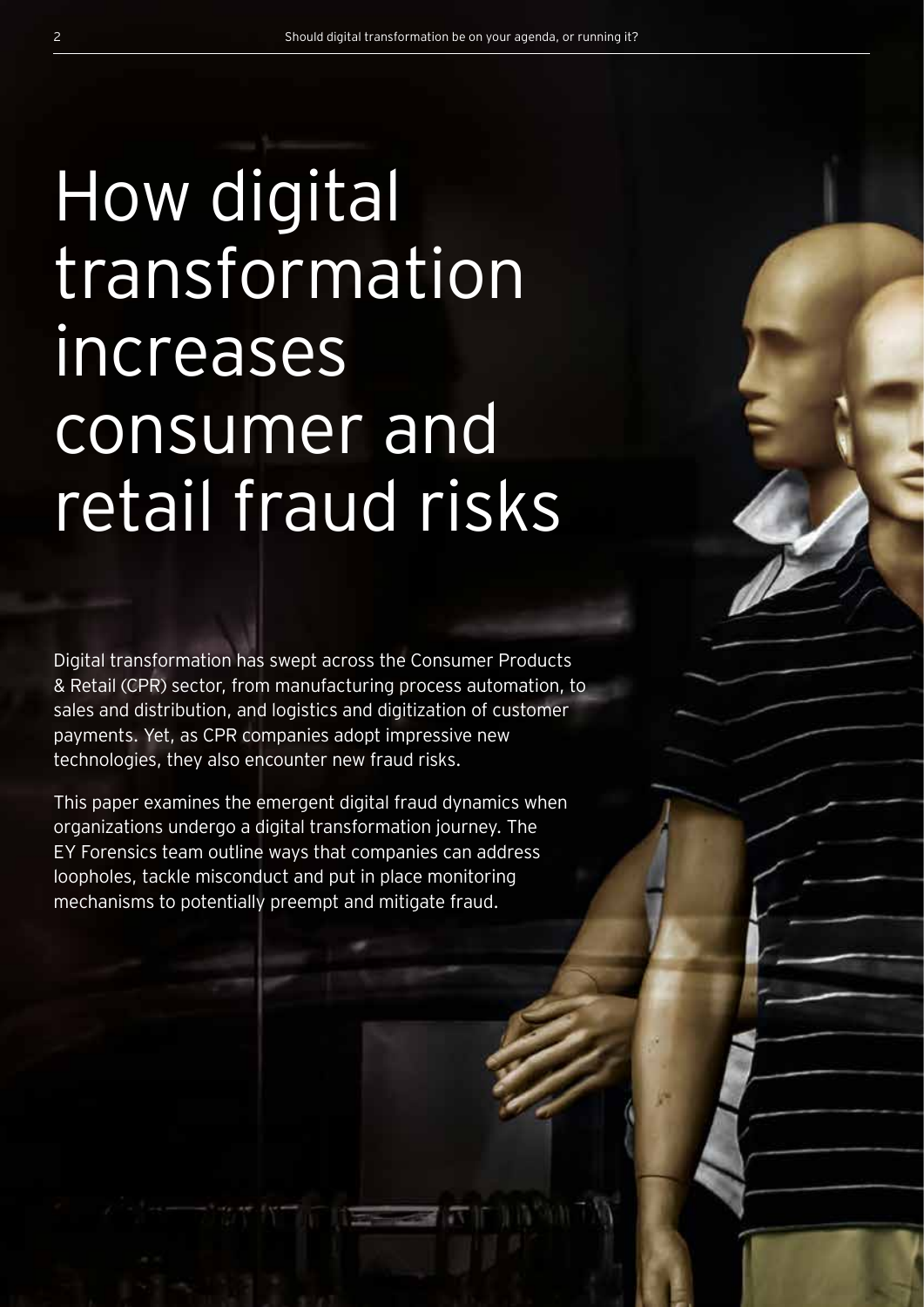## What is driving the digital transformation in CPR?

Direct-to-consumer brands are accelerating their digital transformation. The e-retail market has grown by more than 100% a year over the past five years and in 2017, e-retail sales accounted for 10.2% of global retail sales, $1$  with the fastest growing online retail markets being Indonesia, India, Mexico and China. In 2019, e-retail sales are set to account for up to one-third of total retail sales in China.2

Consumer expectations are changing as direct-to-consumer brands acquire individual customers at scale, forcing traditional retailers to move online themselves. Omni-channel retail has now become the new normal. Retailers need to align their product portfolio and customer experience with consumer preferences and behaviors to increase sales and compete effectively.

The CPR industry has responded to consumer expectations — for speed, ease and convenience — by transforming the point of sale (PoS) process in traditional retail stores, online platforms for direct consumer reach, as well as the supply chain systems that expedite the ordering and purchasing process. Investing in technology, such as a distribution management system (DMS) for tracking secondary sales (distributor to retailer), PoS terminals for tertiary sales (retailer to consumer), and sales force automation software for performance monitoring and sales route optimization

 $\epsilon$ 

The e-retail market has grown by more than 100% a year over the past five years and in 2017, e-retail sales accounted for 10.2% of global retail sales, with the fastest growing online retail markets being Indonesia, India, Mexico and China.

has helped companies on the path to digitization.

Digitization allows suppliers and consumers to access fast-growing emerging markets and enables multidirectional supply chains connecting importers and exporters, suppliers, carriers, distributors and customers. E-commerce extends customer choice with faster service and more products via multiple channels. In addition, e-commerce offers multiple payment options and online interaction between retailers and customers, including chat features and order tracking. Retailers have a clearer audit trail, richer transaction data and a direct feedback loop along with the potential to reduce customer services staff while adding rapid response to the customer experience.

Digital transformation is reshaping CPR behind the scenes as automation streamlines manufacturing, logistics and payments, and expedites integration with third-party networks that link subcontractors, manufacturers, stockists and distributors. These processes produce real-time data, which can be used for more precise management and monitoring. This includes monitoring of trade and distribution spends, brand visibility promotions, as well as tracking secondary sales at distributor and retailer level. On the customer side, data is leveraged to reduce order processing and delivery times, as well as to enable targeted and personalized sales, which fuels marketing and product development in line with consumer trends and preferences.

<sup>1 &</sup>quot;Annual retail e-commerce sales growth worldwide from 2014 to 2021," *Statista*, statista.com/statistics/288487/forecast-of-global-b2c-e-commerce-growth/, accessed 11 March 2019.

<sup>2 &</sup>quot;E-commerce share of total global retail sales from 2015 to 2021," *Statista*, statista.com/statistics/534123/e-commerce-share-of-retail-sales-worldwide/, accessed 11 March 2019.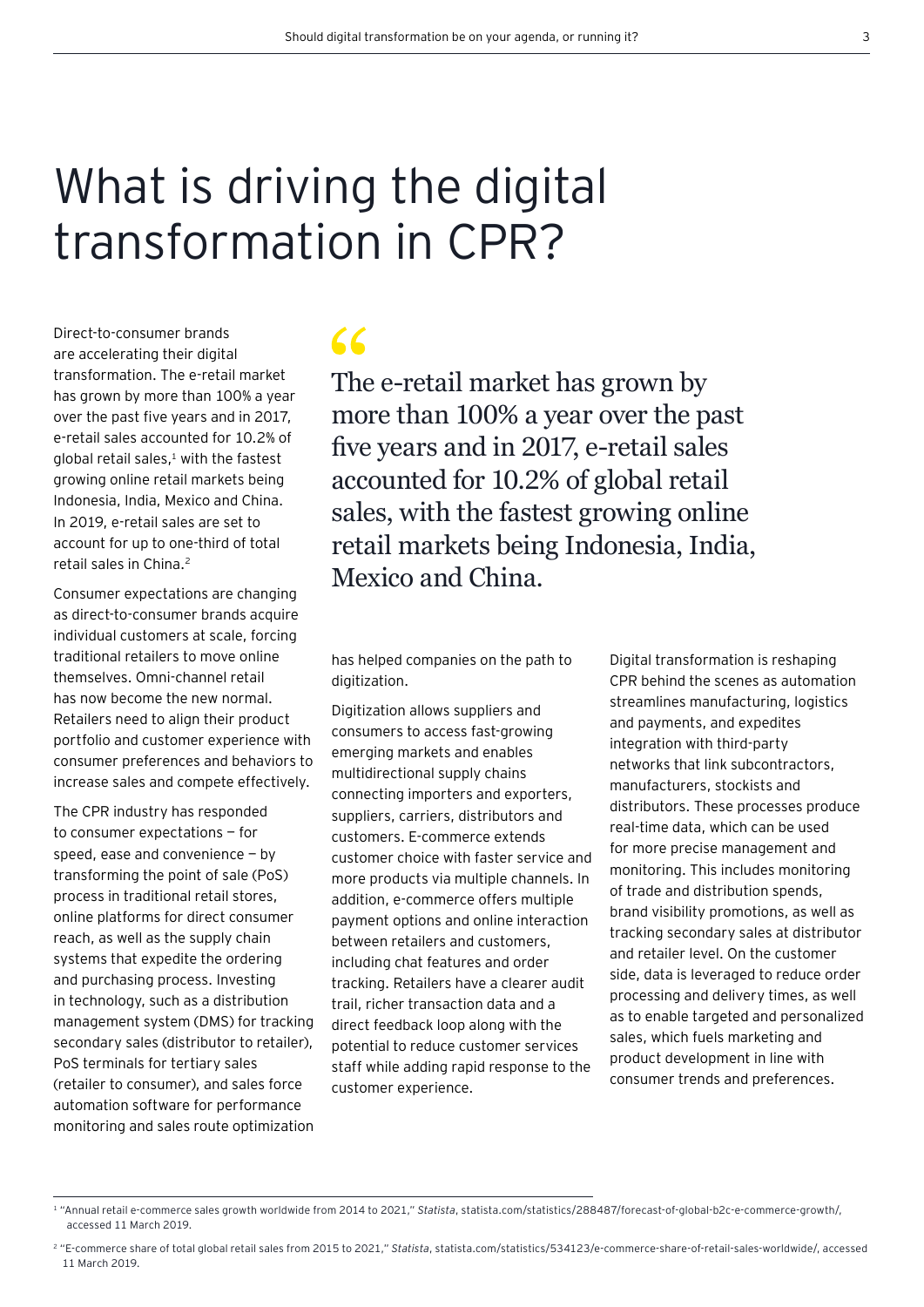## Emergent problems

As more stakeholders — vendors, suppliers, distributors, retailers and sales teams - use digitized technology, such as automated operational processes, real-time data analysis and digital payments, the risk landscape is changing too. Incidents of fraud perpetrated by company insiders, connected organizations and external parties are exposing and exploiting the new vulnerabilities of networked business models.

Digitization has focused concerns on fraud. The EY *15th Global Fraud Survey*3 found that 36% of respondents considered fraud and corruption as the greatest risk to business and 37% rated cyber attack as the greatest risk.

The primary vulnerabilities faced by the CPR sector are:

- **Sensitive personal data collected through e-commerce:** Retailers are targeted because they hold up-todate data that criminals can use, such as names, addresses and credit card details. High-profile hacks have business and reputational consequences for companies
- **Cyber threats to online transaction platform:** Denial-of-service or distributed denial-of-service (DoS or DDoS) attacks represent a major business risk as sales are halted whenever the website is down. This can be the result of a malicious attack or a system failure because the platform has not been configured to respond to the volume of traffic on peak sales days, such as Black Friday

• **Insider risk:** Fraud involving company employees misusing internal systems and processes (see *Incidents of fraud in sales systems* p6)

Proactive fraud risk assessments have uncovered specific examples of the above-mentioned vulnerabilities affecting CPR companies, such as scams involving loyalty card sharing, bulk buying to collect loyalty points and resale of goods in the gray market.

Digitization links online systems and physical processes, sharing real-time data between internal functions and third parties to reduce order response times and mitigate overstocked inventories. This opens up new vulnerabilities, particularly when companies fail to upgrade control and monitoring measures. These include:

**PoS:** Digitization has transformed the PoS functionality by recording and aggregating transactional data. However, PoS is also a major target for fraud, opening up in-store retail to e-commerce vulnerabilities. Some of the common vulnerabilities include:

- The risk of the terminal itself being targeted — mobile PoS devices being vulnerable to malware via in-store Wi-Fi networks
- Most terminals accepting contactless payments, including via apps, which present additional risks around authentication and security for rapid customer onboarding

**36**% of respondents considered fraud and corruption as the greatest risk to business



• Self-service checkouts that attract fraud perpetrated by customers, for example scanning one item and packing another more expensive item, or several items

In emerging markets, modern trade businesses face issues like wholesale outlets purchasing high-discount necessity consumer goods in high volumes from the store — resulting in stock-outs (products becoming out of stock) and thereby, drop in footfall and a reduction in repeated visits from the customer.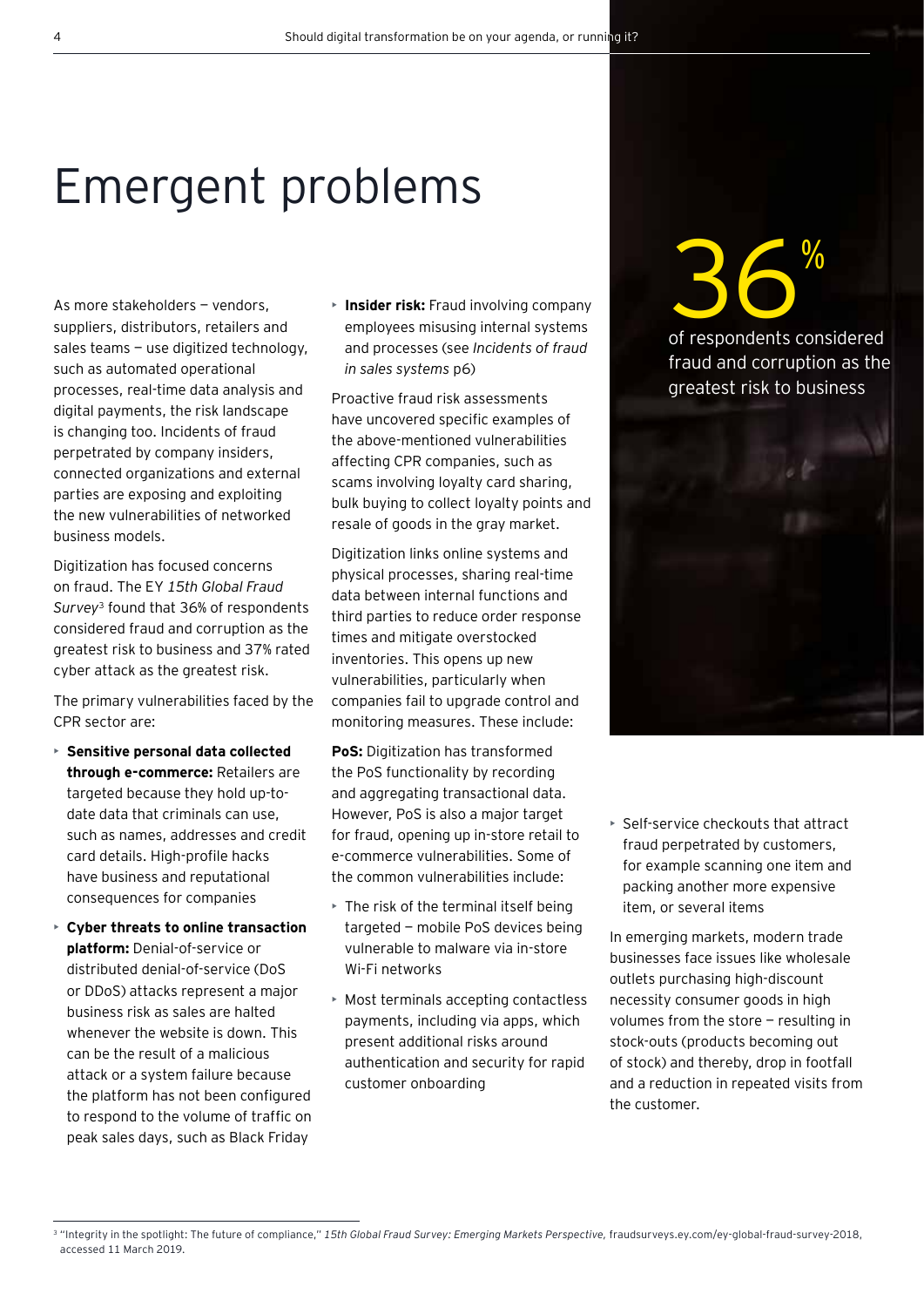

These small incidents extrapolated across multiple stores can represent significant losses.

**Online marketplace:** Online trading scales up retail operations — enabling retailers to trade faster and with more people — but it also increases the risk of fraudulent activities that are damaging e-commerce. Some recent fraud trends include:

- **Listing fraud:** Employees receive kickbacks from sellers in exchange for manipulating a listing on the marketplace for higher visibility
- **Commission fraud:** Employees receive favors from sellers for reducing the commission percentage that is to be paid by the seller

for sales made through an online marketplace

- **Cost arbitrage fraud:** Sellers buy their own products that have cashback offers listed on the online marketplace and then resell them offline
- **Cashback or promo fraud:** Employees inflate cashbacks and promo schemes on certain products to favor specific sellers and receive kickbacks in return
- **Click fraud:** Competitors and others deliberately click on pay-per-click (PPC) adverts (sometimes using technology) to generate fraudulent charges for advertisers, undermining the PPC campaigns. This results in

driving up the advertising cost with lower conversion rates and skewed user data for online businesses

• **Listing payment fraud:** Fraudulent sellers list products for sale and request advance payment. The seller takes payment, but the product does not exist, or is not sent, and the buyers' bank or credit card details may be used as part of a wider fraud scheme

**Loyalty programs:** Loyalty program fraud is endemic, particularly in emerging markets. For example in Asia, where most purchases are by cash on delivery or by mobile applications, rather than a credit card. Loyalty apps record all of a customer's transactions,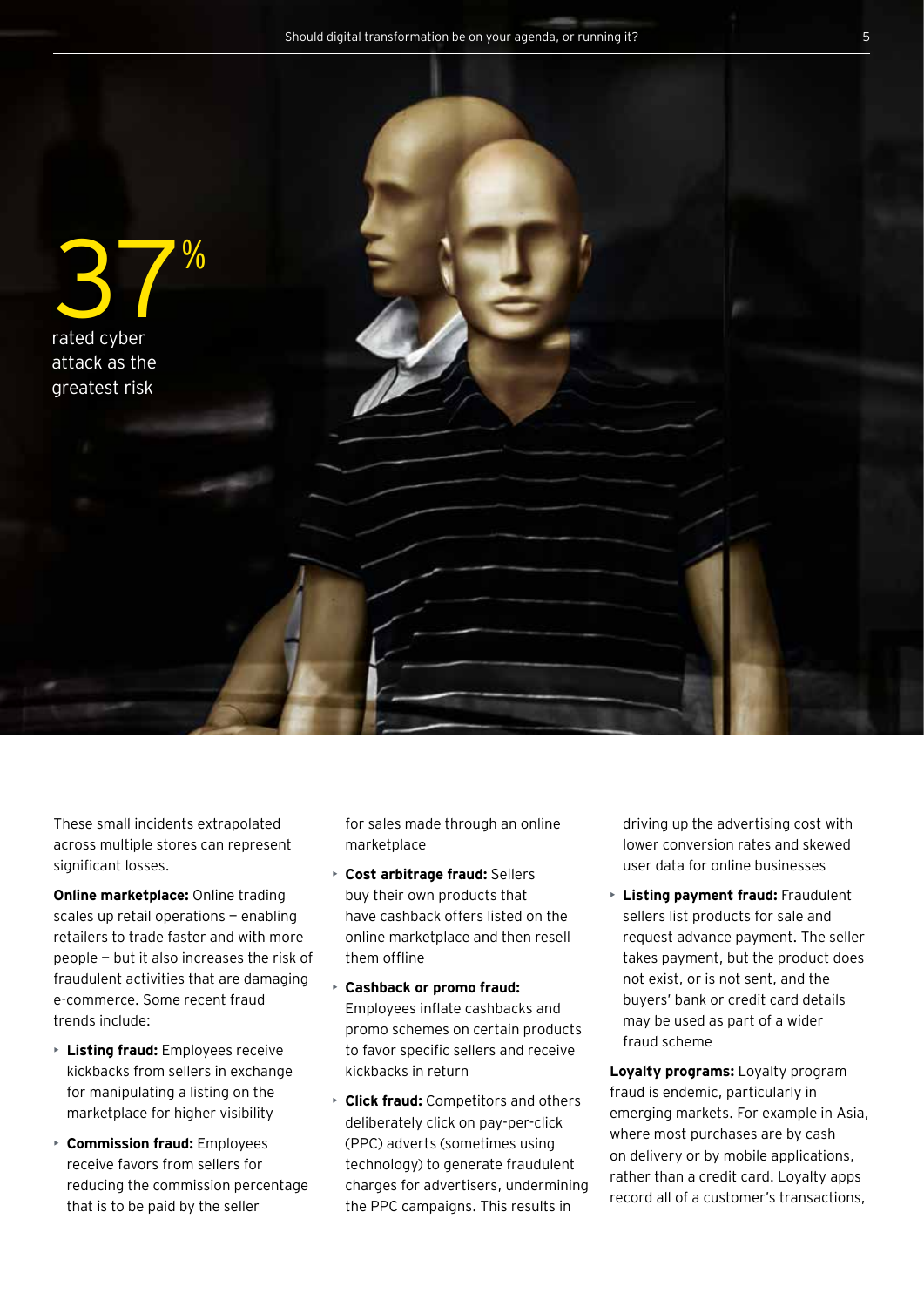including cash transactions, and collect rich customer data for retailers regarding customer choices and behaviors, including bank account and location information. This valuable data attracts hackers. Loyalty programs are also targeted by insider fraud, including abuse of points, offers and promotions, whereby employees are not passing on promotions to customers, or

award themselves, and friends and family extra points, with or without a purchase, in exchange for goods or cash.

Risk management in organizations needs to consider that while risks associated with transactions are broadly similar, the scenario on the ground differs between regions,

## Incidents of fraud in sales systems

#### **Secondary sales system (distributor to retailer)**

Examples of insider fraud by abuse of secondary sales system include:

- Inflated sales on new or existing retailer outlets to claim undue benefits — sales staff manipulating the system to claim incentives
- Incentives claimed by creation of "ghost salesmen" — a response to pressure for incentives and targets
- Loopholes in the retail outlet creation process that sometimes allow the creation of fake retail outlets in the secondary sales system by distributors to claim undue trade scheme benefits
- Leakage in scheme pay-outs made for inflated sales or fake retail outlets
- Database security issues around permissions enabling unauthorized access to back-end databases and work-arounds, such as sharing passwords to bypass approval workflows

#### **Tertiary sales system (retailer to end consumer)**

- PoS system used only for billing promotional products, thereby, transactional data not being indicative of real customer behavior
- **Promotional benefits not passed** on to the end consumer — the customer paying full price and the employee claiming the promotion separately (e.g., if it's two for one, they keep the extra item)
- Sales booked in non-business hours — some sales not recorded on the system
- Hackers exploiting vulnerabilities in the digital transaction platforms, including insiders who find loopholes in the system and external hackers who understand the system
- Sharing of credentials among users on site to accumulate benefits and promotions
- Misuse of reward points to claim points on customer purchases and apply them to another loyalty card (an employee's own card or one belonging to a family member or friend)

depending on cultural norms, shopping habits and levels of tech adoption. Safeguards and solutions must reflect this. For example, developed economies are seen to be experimenting with face recognition as part of the payment authorization. However, in emerging Asian economies, which are experiencing the highest growth in e-commerce, payments are mostly completed by cash on delivery, smartphone apps and prepaid cards, which are all transferable, not linked to bank accounts and do not require a credit reference.

### **Supply chain vulnerabilities**

Digitization also brings supply chain vulnerabilities. Inventory management and control systems that track and locate warehouse items, and integrate with back-office systems (accounting or enterprise resource planning (ERP)) are often in use with PoS and asset management software to monitor stock levels and movements. However, CPR organizations are reporting incidents of fraud that are exposing loopholes in secondary and tertiary sales systems (see *Incidents of fraud in sales systems*)

Drilling down into primary, secondary and tertiary sales data uncovers more specific vulnerabilities. For instance, although mobile PoS devices and DMS systems have improved visibility of transactions and stock levels, transparency levels vary depending on the software package used. Largescale systems that deal with high volumes of transactions, particularly in Asia, may miss small incidents that are individually insignificant, but widespread across the business. Consequently, although companies are aware that there is some leakage from the secondary sales system, they are not aware of the magnitude of the overall losses.

Examples of fraud by abuse of tertiary sales system include: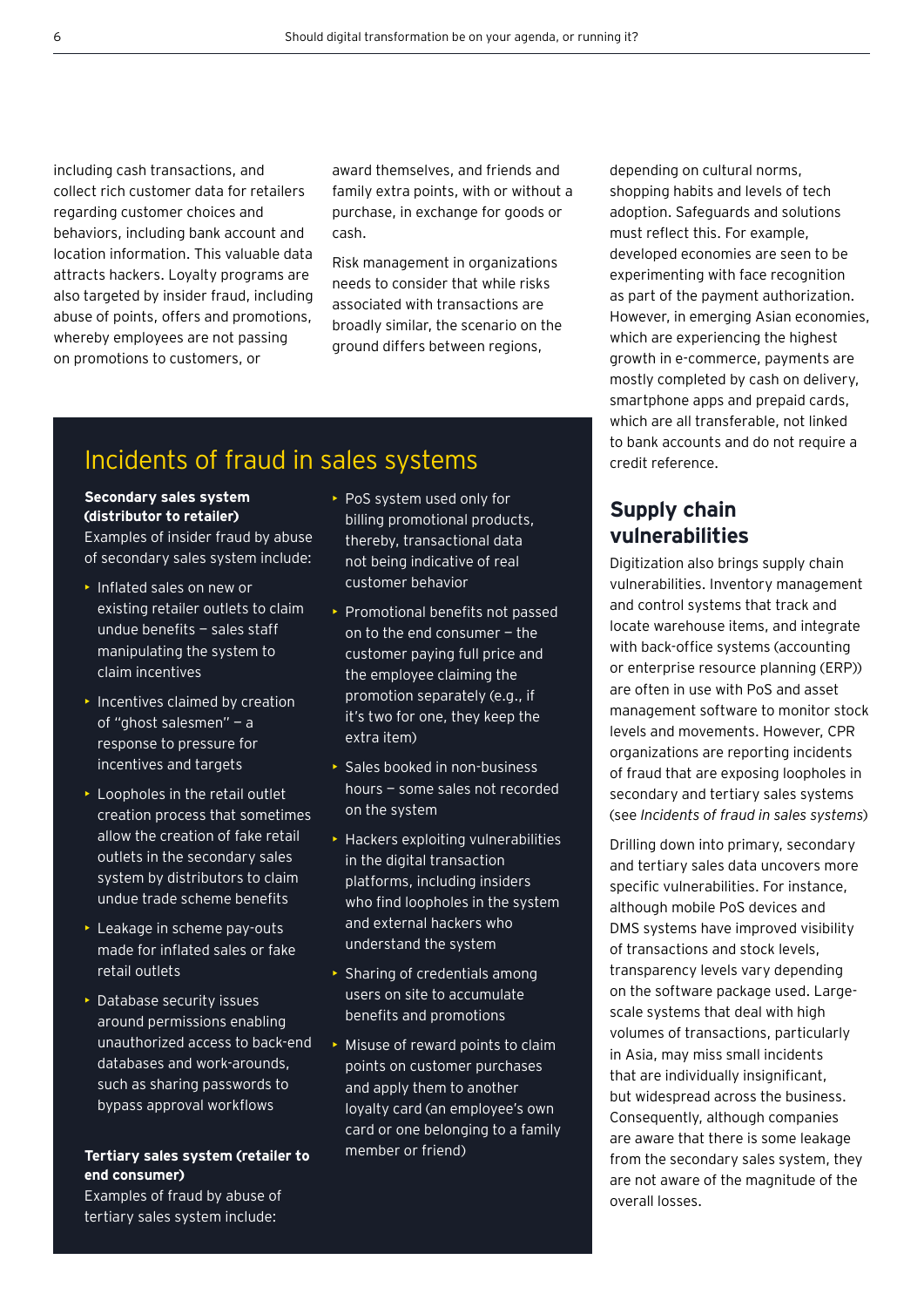Fix the leak: a proactive approach to assess vulnerability to fraud risks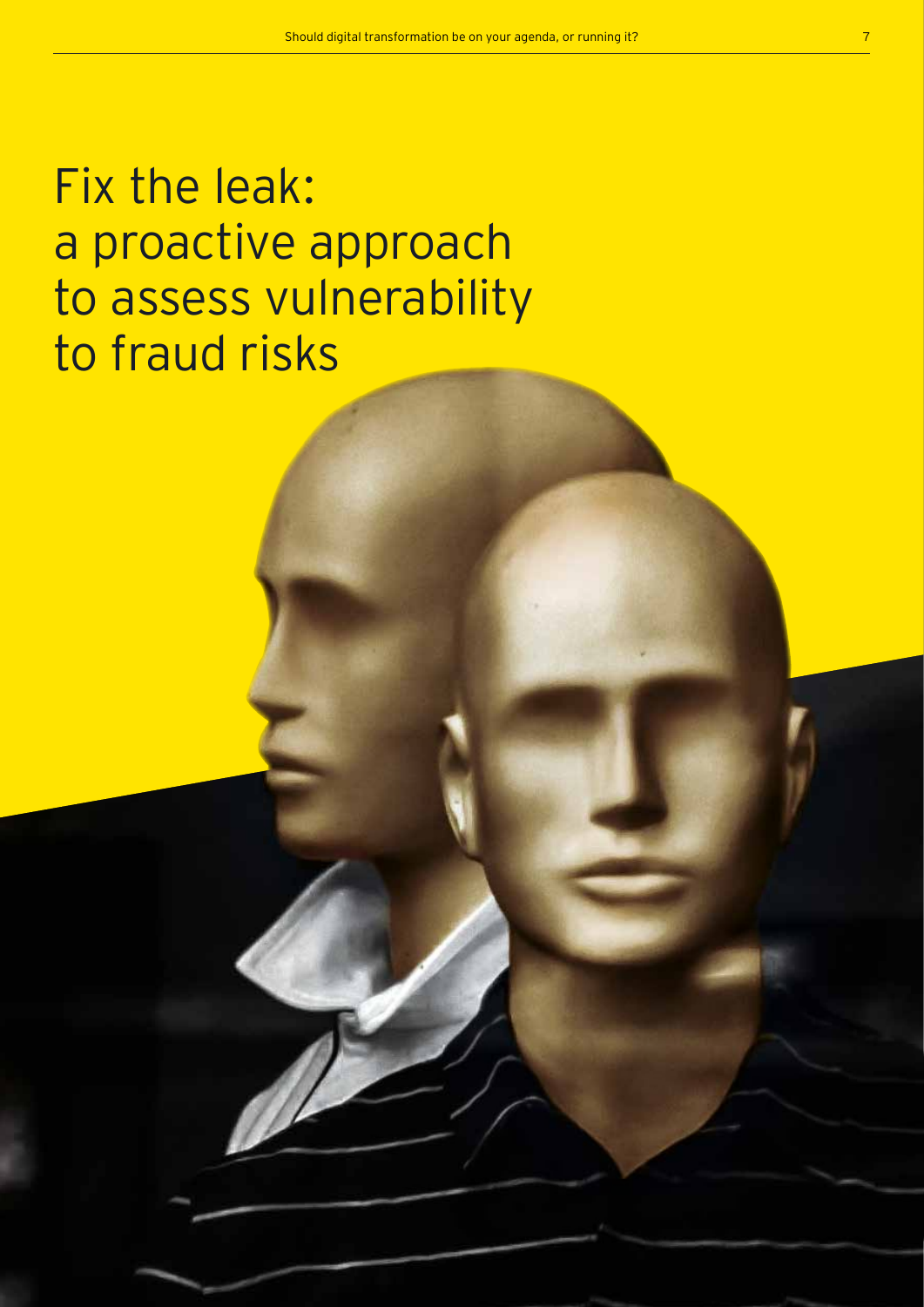CPR companies are spending large sums on technology transformation projects in their key business operations. It has become necessary for the key stakeholders responsible for the transformation projects to evaluate the fraud vulnerabilities that arise for the business from the adoption of new technology and practices associated with digital transformation initiatives. Specific focus is required on high-value projects that have a financial impact in

## $\epsilon$

A proactive strategy requires organizations to determine where the issues are and take steps to address them using a combination of controls, monitoring and encouragement to change behaviors.

#### **Anurag Kashyap**

Partner, EY India

Global CPR Sector Leader, Forensic & Integrity Services

## Digital integrity analytics

When an organization's key risks have been identified using test scenarios and data analytics within the threeway approach above, monitoring for specific types of incidents can be incorporated into the control framework. However, considering the quantity of electronic records and transactions, which have been increasing significantly, companies face an uphill task. They need to proactively harness analytics to evaluate data, ascertain gaps and identify patterns using intuitive technologyassisted tools.

EY Forensics has an analytics platform for monitoring and managing external and insider risk. It applies a six-step process:

- Data collection and validation from all sources relevant for the organization
- Data completeness checks to ensure the quality of data obtained
- Data mapping from the client's system to the unified data model
- Data analytics based on select parameters
- Risk scoring for transactions
- Case management capability to handle the exceptions noted

This framework includes process automation to facilitate case investigations, internal audits and data management, and collaboration, which can highlight vulnerabilities and workflow improvements.

Once the risks identified are mitigated, companies must continue to monitor activities and measure the effectiveness of the anti-fraud measures. A risk management framework needs to be institutionalized to identify threats in the form of red flags. However, as the examples below demonstrate, regular independent analysis is required to uncover new loopholes and work-arounds.

## Some practical examples

Forensics professionals implemented PoS data mapping and analytics to identify potential fraud in stores spread across multiple states within the US. Breaking down activities by region, store, product, type of sale (cash or card) and cashier, EY teams can identify suspicious activities ranging from pilfering - where goods or cash go missing — to large-scale leakages. An example is by identifying a spike in the number of expensive purchases being returned for a refund or multiple store cards being registered to the same address. By highlighting patterns

in customer or employee behavior or unusual activities, Forensic Data Analytics can identify the possibility of an individual store or cashier being targeted by organized crime.

EY teams have developed a PoS analytics tool for a global coffee retail chain using forensic analysis to risk score activities and identify problems within stores in terms of misuse by staff. The tool runs analytics across data sets, including the number of complimentary cups and the number of staff "freebies" against the number of transactions per day. It then scores the results to identify which store present the highest risk of losing revenue through this type of staff conduct. Risk analysis is applied to geographic regions, stores, employees and transactions.

EY Forensic professsionals advised a global company in Southeast Asia, which operates a loyalty program whereby all transactions attract points that can be redeemed for cash. The high volume of data that this generates increases the potential risk of largescale fraud. Forensic data analysis devised and conducted by EY teams confirmed that the program was indeed being misused by staff and customers. The purpose of data analysis was twofold: to plug any gaps in the system and to continuously identify red flags. The organization took action against the employees whose misuse of the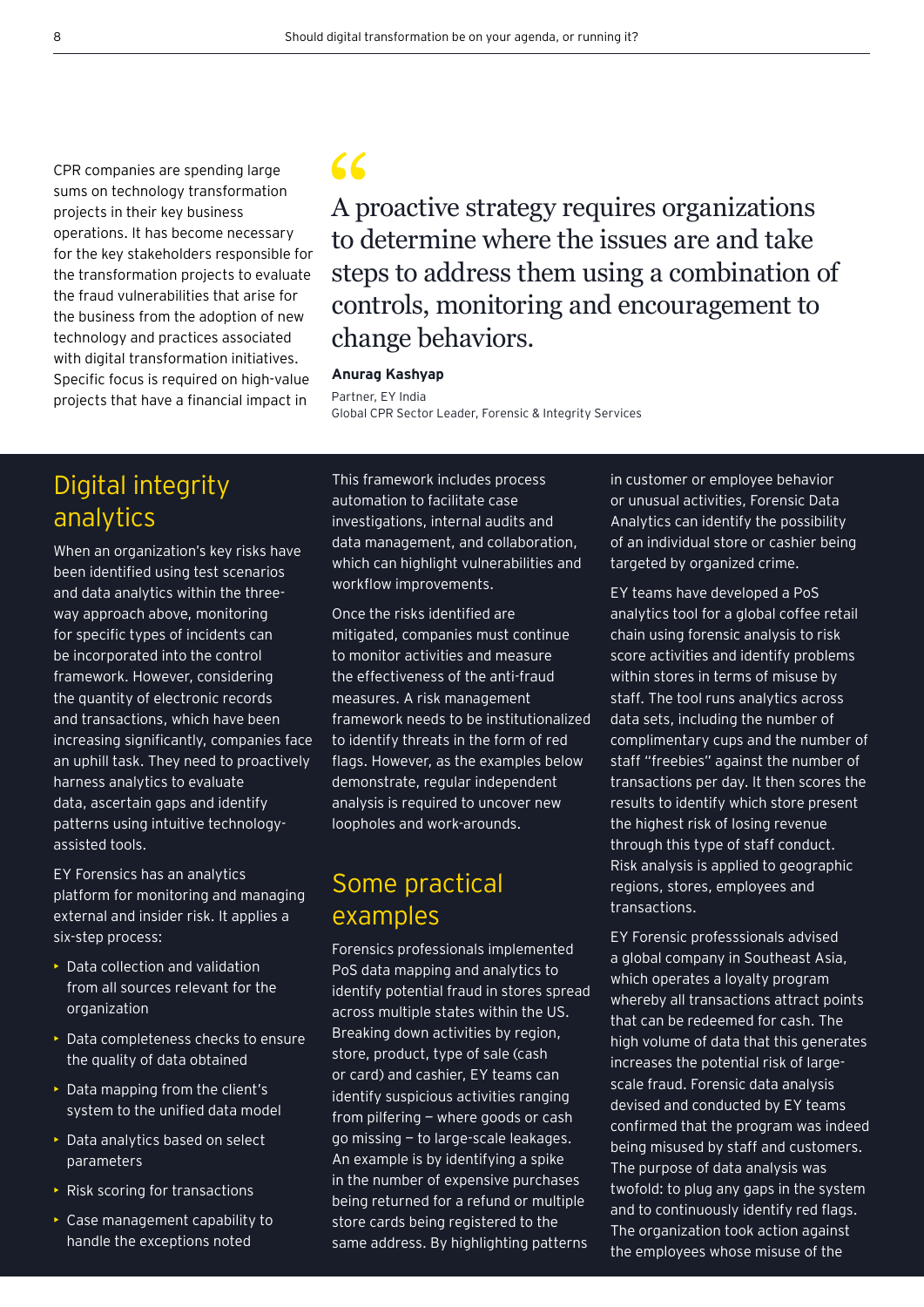the form of incentives or payouts for company employees and external third parties involved in the value chain.

This supplements the need for a proactive strategy to detect and address loopholes in processes and systems involved in the digital transformation initiative, with a view to preventing fraud before it happens rather than reacting after the event. A proactive strategy requires organizations to determine where the issues are and take steps to address

them using a combination of controls, monitoring and encouragement to change behaviors. A three-way approach to proactive forensic assessment can add value for businesses seeking to mitigate the potential leaks;

### **1. Identify and understand**

• Identify the transformation initiative with the highest financial impact

system had been identified by this process, put in place controls to prevent such instances from recurring and subsequently changed internal processes to include ongoing monitoring and data analysis.

Proactive DMS reviews have helped multiple companies operating in developing markets identify the potential fraud vulnerabilities in existing DMS systems, operating schemes and incentive programs for general trade operations. Data analytics have helped pinpoint the exact sales behavior of outlets aimed at achieving the scheme or incentive criteria defined by the company. EY teams have also helped companies set up post-implementation monitoring frameworks to identify red flags themselves going forward.

EY proactive analysis is used to highlight a potentially fraudulent activity. Trend analytics of online sales data help spot illicit purchasing patterns, such as bulk buying and repeat returns of particular types of goods. Retrospective analytics on PoS terminals have been used to identify inappropriate or fraudulent activities, complementing the payment analytics conducted by credit card providers.

A casual dining organization in the US uses machine-learning algorithms to analyze trading and order

patterns to predict which orders might be fraudulent. This fraud prevention system operates almost in real time, with the capability of flagging and preventing potential fraud before it happens.

Business intelligence tools incorporating data visualization and machine learning enable large organizations to identify trends around potentially fraudulent activities and communicate with employees who fall into the top 10%, in terms of suspicious transactions. Rather than having to discipline or dismiss individuals who are caught, it is possible to identify where the risk is in the business and proactively change behaviors. It is important to continue monitoring and measuring transaction integrity to identify which strategies and processes are making a difference, and ensure the right activities and groups are being targeted.

- Understand the purpose and objectives of the transformation initiative
- Understand the key performance indicators (KPIs) linked to the transformation project that would potentially result in benefits to internal and external stakeholders, and their financial impact on the organization
- Analyze links between businesscritical processes and systems involved in the transformation initiative

## **2. Functionality testing and data analytics**

- Perform functionality testing of the system application or platform being implemented
- Design fraud risk scenarios relevant to the business processes linked to the system application or platform under focus
- Extract data from relevant sources and perform forensic data analytics to test the hypothesis for fraud risk scenarios applicable to the business
- Conduct additional checks to validate the exceptions identified based on data analytics

## **3. Mitigate**

- $\triangleright$  Identify vulnerable areas and categorize them in order of priority
- Devise practical controls to mitigate risks
- Build a monitoring framework that helps identify red flags on a continuous basis going forward
- $\triangleright$  Assist in implementation of the controls in consultation with management
- Define and agree an ongoing review mechanism for the controls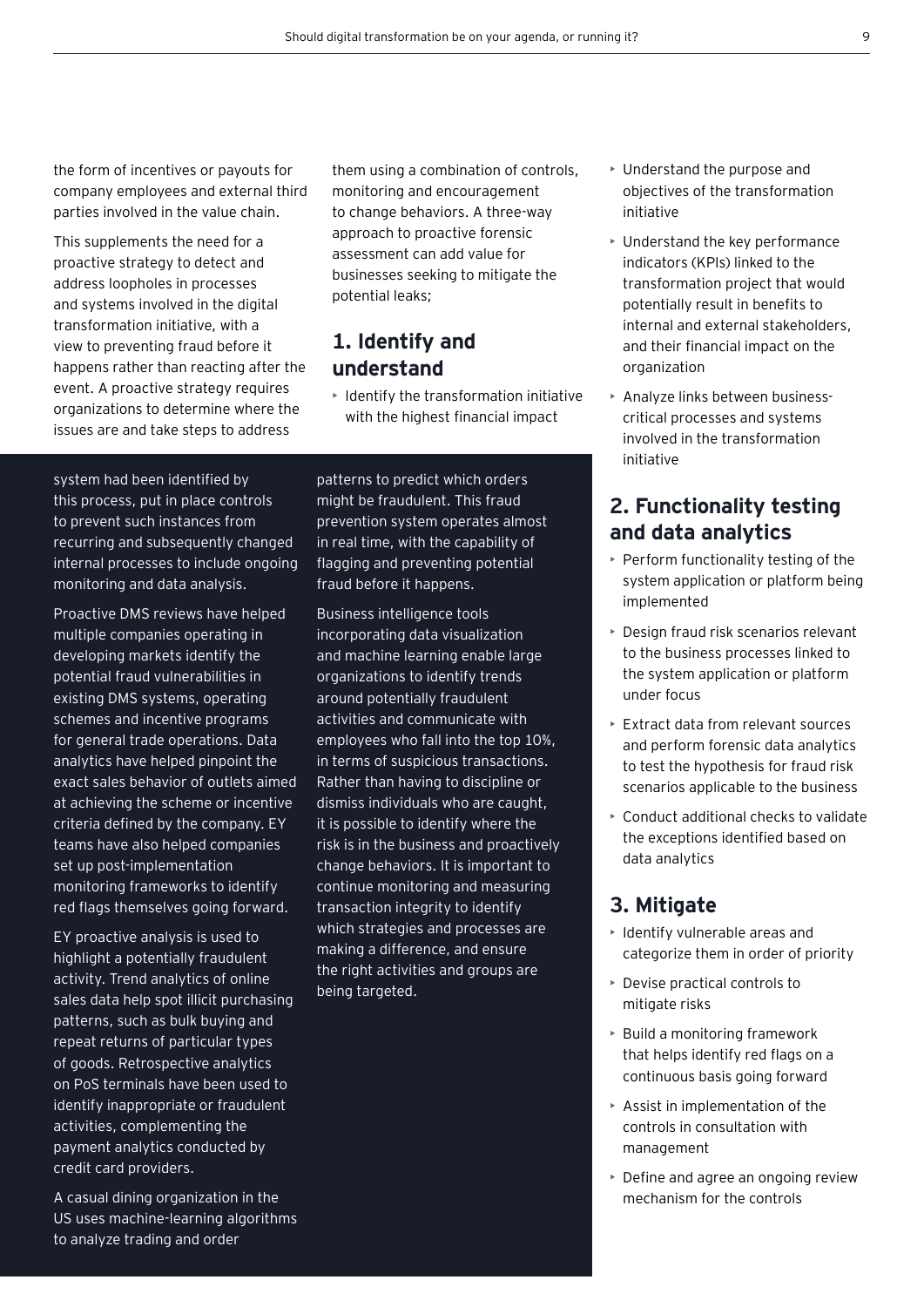## Conclusion and key takeaways

Digitization has transformed the CPR environment in many positive ways as e-commerce expedites almost instant trade in a wide range of products sourced from all over the world.

Successful online and omnichannel retail is highly profitable, but digitization is also opening up a different risk horizon. New threats range from cyber criminals intercepting physical and online sales systems, and

dishonest or careless employees, to fraudulent third parties deliberately seeking opportunities to exploit loopholes or system work-arounds in ways that make the system vulnerable to interceptions or scams. The digitized CPR industry produces vast quantities of data, which can be leveraged to grow businesses — and protect them as well.

Today's CPR industry requires systems for identifying and combating fraud risks created by digitization. New developments in retail technology also bring new opportunities for interception and exploitation. So independent forensic analysis and measurement is needed on an ongoing basis as digital integrity is a critical success factor for any business.

## How can EY help?

EY teams, with experience in forensics for the CPR sector, helps businesses develop data analytics capabilities to:

- Identify and anticipate the specific risks affecting the business
- **Ensure the right controls are in place**
- Monitor and analyze retrospectively and in real time

This helps create an incident plan for rapid reaction and business continuity to protect trade and reputation, should the worst happen.